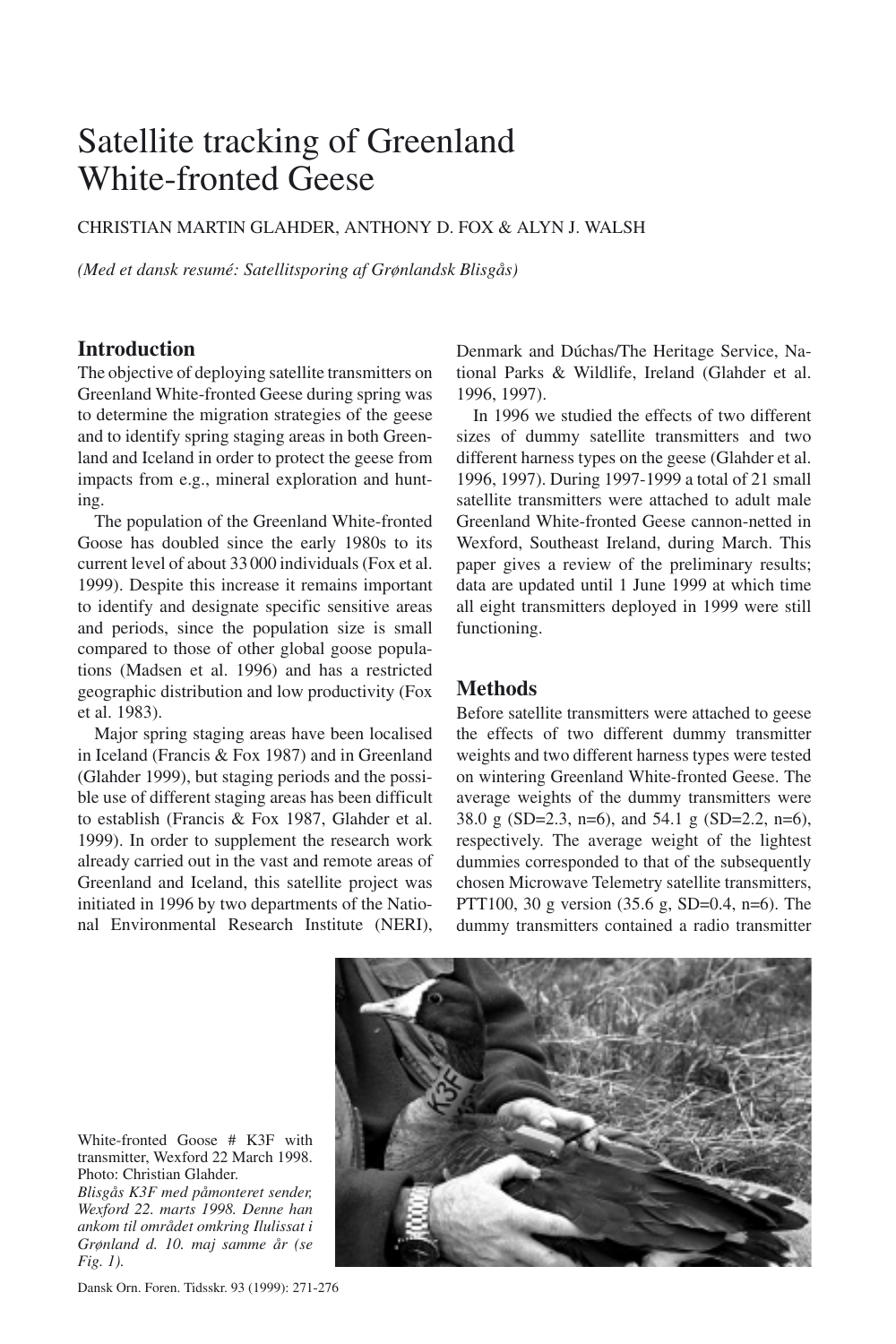and their size was comparable to that of the satellite transmitters (65×16×25 mm). Harnesses were made of either knicker elastic or neoprene tape. Seven geese were fitted with a knicker elastic harness on 13 and 19 January 1996, and five geese with a neoprene harness on 19 January 1996. During a three month period (13 January – 22 April 1996) the geese were studied on the Wexford Wildfowl Reserve in Ireland. The behaviour of the dummy-fitted geese was recorded and compared with controls from the same family group, the positions of the geese in the area were noted and their abdominal profile index (API) was scored. For more details refer to Glahder et al. (1997).

During 1997-1999 satellite transmitters, PTT100, 20 g version (7 in 1997) and 30 g version (6 in 1998 and 8 in 1999) were attached to adult male Greenland White-fronted Geese with a knicker elastic harness. The geese were marked with a white leg band and an orange neck collar, both imprinted with three characters. The 216 mm antenna was made of 2 mm of braided wire (1 mm in 1997) with the base protected by a 4 cm long spring (no such protection was used in 1997). The signals transmitted every 90 seconds (in 1997 and 1998) and every 60 seconds (1999) contain information on transmitter temperature, battery voltage and goose activity; geographic positions were calculated from the signals transmitted. The transmitters were programmed to transmit for 8 hours and "sleep" for 29 hours. The transmissions from the satellite transmitters were received by two polar orbiting NOAA satellites and downloaded by Argos, CLS (Collecte Localisation Satellites), in France, and were both received on-line UTC time (Coordinated Universal Time) and, retrospectively, on floppy disks. Positions calculated by Argos were given in accuracy classes 3 (<150 m), 2 (150-350 m), 1 (350-1000 m) and 0 (>1000 m), on the basis of at least four messages received during a satellite pass, and in class A and B (three and two messages received, respectively; no estimate of location accuracy) (Argos CLS 1996). Data were transformed using Argos Satpack and presented in MapInfo Professional.

## **Results and discussion**

#### *Pilot study*

Geese fitted with dummy satellite transmitters preened significantly more than controls two to three days after the attachment (23.4% of activity budget in dummy-fitted birds, 8.6% in controls, p=0.03, t-test, Glahder et al. 1997). The back and neck were preened the most at this time. However, by seven days after attachment there seemed to be no behavioural differences in the two groups of geese. Other general behaviour such as site fidelity, flying to roost and family group cohesion all appeared normal over the study period. The knicker elastic harness proved to be the most effective type of the two tested. From the pilot study it was concluded that (i) the satellite transmitters should be attached at least two weeks prior to spring migration, i.e., in late March to minimise disruption to behaviour during the prelude to migration, (ii) the transmitters should be as light as possible, and (iii) pre-stretched knicker elastic would be the most effective harness.

#### *Transmitter lifetime*

Based on these findings, seven 20 g satellite transmitters were attached to adult male geese on 28 and 30 March 1997. Six of the transmitters ceased to function one to three days after attachment, probably due in part to a weakness in the antenna mounting. The seventh transmitter functioned for 35 days, enabling the goose to be tracked to Iceland, where it stopped transmitting on 4 May (Glahder & Fox 1997). Because of technical problems with the six satellite transmitters in 1997, Microwave supplied an additional six devices which were attached to Greenland Whitefronted Geese on 18, 21 and 22 March 1998 (Glahder et al. 1998). The average transmission life span was  $102 \text{ days } (SD=94.8, n=6)$ , but three of the transmitters functioned for an average of 187.7 days  $(SD=6.0, n=3)$ . These three geese were tracked to West Greenland and one of the geese were tracked back to Iceland on its autumn migration. In 1999 eight satellite transmitters were attached to Greenland White-fronted Geese on 27, 30 and 31 March, and on 4 April. On 1 June seven geese had reached West Greenland and one was still in East Greenland.

#### *Migration initiation from Ireland*

In 1997 the one goose fitted with a functional transmitter left Wexford as early as 7-9 April together with the majority of geese which left Wexford on 7 April (AJW obs.). Normal departure time is around the middle of April. On 10 April, the transmitterfitted goose showed up in Loch Foyle area of Northern Ireland (Fig. 1), where it staged until 16 April. The goose left the area around midnight on 16 April calculated from a position in the Atlantic Ocean c. 250 km south of Iceland on 17 April at 16:30 (UTC). In 1998 the three geese fitted with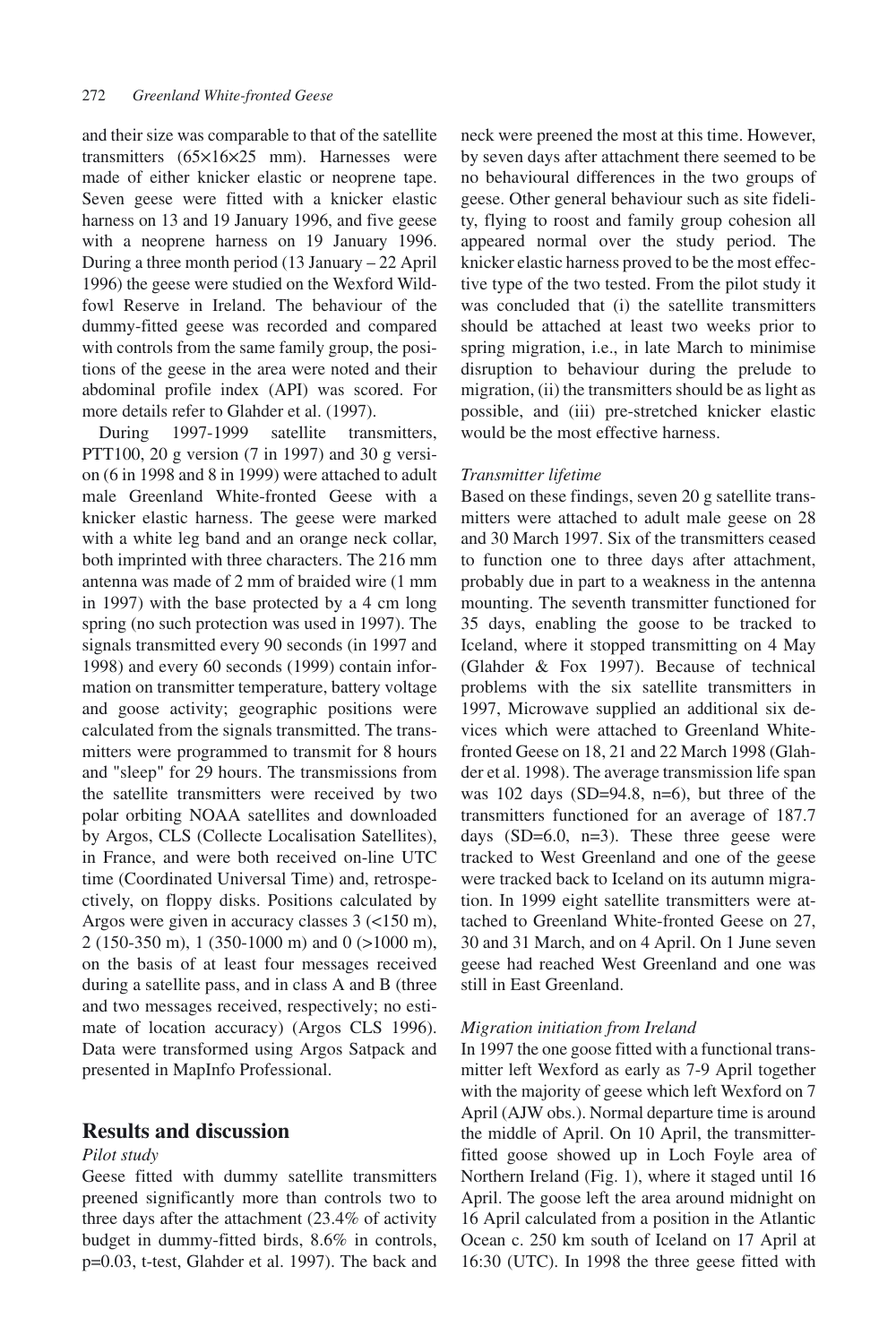Fig. 1. Migration routes for four Greenland White-fronted Geese in 1997 and 1998. The geese were caught on their wintering ground in Wexford, SE Ireland. Staging areas, summering grounds and staging periods are shown.

*Trækruter for fire Grønlandske Blisgæs i 1997 og 1998. Gæssene blev fanget i vinterkvarteret i Wexford, SØ Irland. Rastepladser (staging), yngleområder (summering) og rasteperioder er vist. Otte gæs forsynet med satellitsendere i 1999 fulgte omtrent de samme ruter.*



satellite transmitters migrated north 16-18 April, which was in agreement with most geese leaving Wexford during 14-18 April (AJW obs.). None of the three geese staged in Northern Ireland but continued directly towards Iceland. In 1999 the eight satellite-fitted geese left Wexford during 17- 19 April and all migrated directly to Iceland.

In all three years the geese left Ireland on their northward migration during a very short period, 14-19 April. In most years the geese leave Wexford during this period and probably migrate directly to Iceland, but in some years, like in 1997, the geese may leave early and then stage in other parts of Ireland before their migration towards Iceland. The early spring of 1997 was extremely dry in the Wexford area (Wilson 1997) and this could have led to the early departure from **Wexford** 

#### *Migration Ireland-Iceland*

We have positions of three geese migrating from Ireland to Iceland in 1997 and 1998, all of them placed on an almost straight line between Wexford and Southwest Iceland (Fig. 1). In 1999 we have positions covering this migration route from four satellite-fitted geese, three of them following the same route as shown in Fig. 1. The width of the migration corridor used by all 7 geese is about 100 km. The fourth goose in 1999 followed a more easterly route from North Ireland to Southeast Iceland.

According to meteorological data (B. Jørgensen, DMI, pers. comm. 1997, 1998) there are indications that the geese in 1997 and 1998 initiated migration shortly after the wind had changed to a southerly direction, but all data, including the 1999 data, need a thorough analysis. Ground speeds of c. 50 and 90 km/h were calculated for two of the geese, respectively, and seems to correspond with prevailing wind speed and direction and a cruising speed of a goose of about 60 km/h (Owen 1980). This subject will be analysed in more detail elsewhere.

#### *Staging in Iceland*

Eight of the geese with functional satellite transmitters staged in West Iceland in the Hvanneyri and M´yrar areas, and four in Southwest Iceland in the Olfusa-Landeyjar area (Fig. 1). One of the geese moved from Southwest to West Iceland after about one week, the rest staged for the entire period in one of the areas. These staging areas are well known and described by Francis & Fox (1987). The average length of stay in Iceland was 18.2 days (SD=2.6, range 12-21 days, n=11, 1998 and 1999).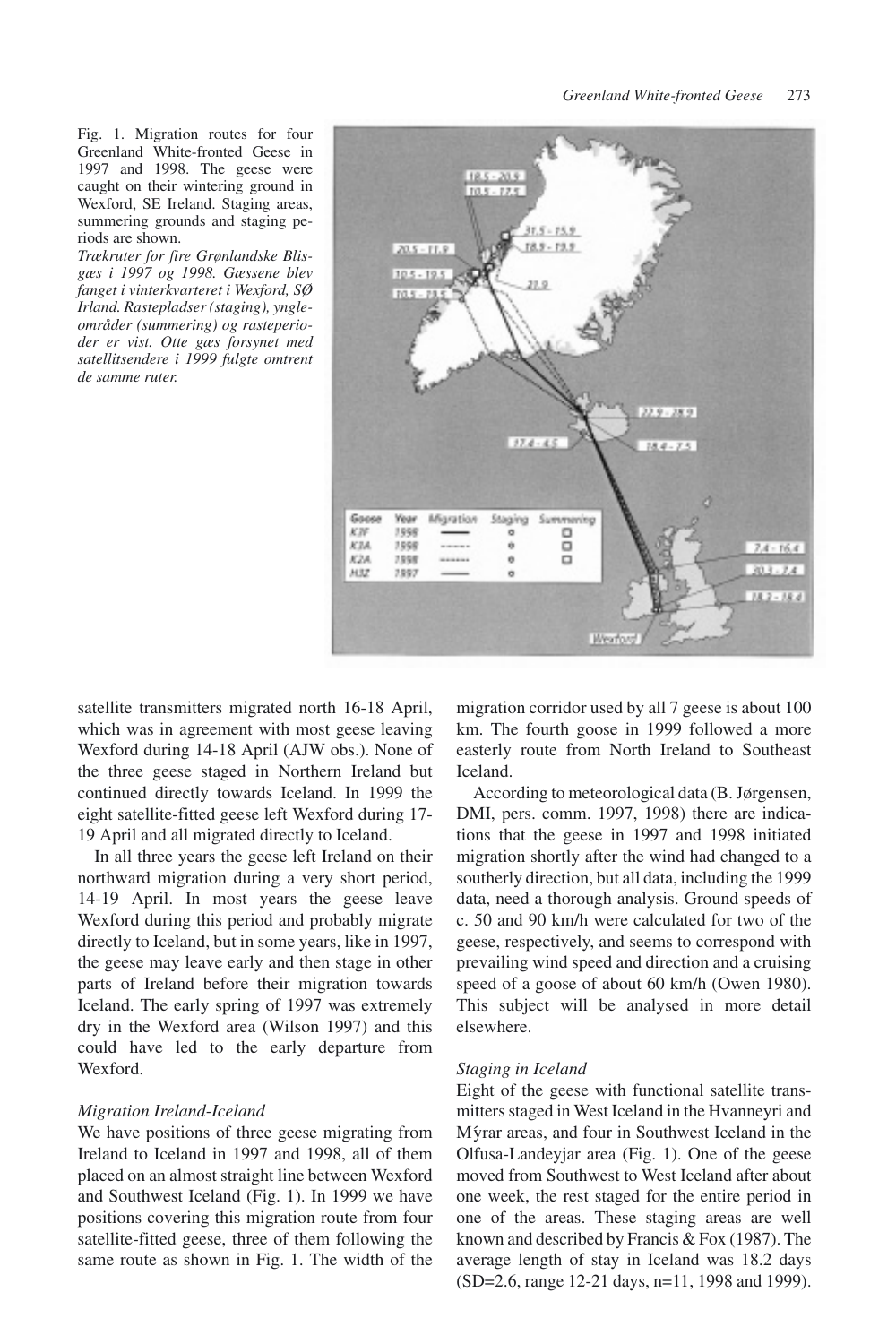#### *Departure from Iceland*

All three geese in 1998 left Iceland on 7 May when major departures were observed from the ground (ADF obs.). As observed in Ireland, migration seemed to commence after a change in wind direction to tail winds. The three geese arrived in West Greenland during 8-10 May 1998 after possibly staging in East Greenland for up to two days. There are only few positions covering their migration route, but they show that the geese migrate over a broad range of about 300 km (Fig. 1). One goose stayed in East Greenland south of Ammassalik (Pikullit 65°N, 40°W), and another 30 km off the cost north of Ammassalik (Kangertittivatsiaq 66°15'N, 35°W).

In 1999 the average departure date from Iceland was 8 May (range 2-10 May). The migration corridor this year was identical to that of 1998 (Fig. 1), with seven of the geese crossing East Greenland north of Ammassalik.

## *Arrival and staging in West Greenland*

The arrival of the geese in West Greenland in 1998

was on average 9 May (range 9-10 May, n=3) and in 1999 11 May (range 3-17 May, n=7). First arrivals in West Greenland are observed during the first week of May (Fox & Madsen 1981, Fox & Ridgill 1985, Glahder et al. 1999). In 1998, the geese staged on three different staging areas between Kangerlussuaq (67°N) and Ilulissat (69°20'N). The average length of stay was 9.3 days (SD=1.2, n=3) before the geese continued to their summering areas. During the staging it seems that two of the geese briefly explored their summering area during the middle of their staging period before they settled for the summer. These summering areas, Naternaq (68°20'N) and Ilulissat, were about 50 km to the northwest of the staging areas. One of the geese were resighted back at Wexford on 27 October 1998 without juveniles, whereas the other bird was shot in Iceland around 1 October 1998 (BTO ring recovered). The third goose continued north to its summering area on the Svartenhuk peninsula (72°N) which was reached on 31 May. This goose was resighted in Wexford on 21 October 1998 without juveniles. So, none of the resighted birds were successful breeders that year,

#### Wexford 18 March 1998. Photo: Christian Glahder.

*Wexford, Irland 18. marts 1998. En flok Blisgæs slippes løs efter mærkning, deriblandt K2A og K3A (ikke synlig) med satellitsendere (der dog heller ikke kan ses).*

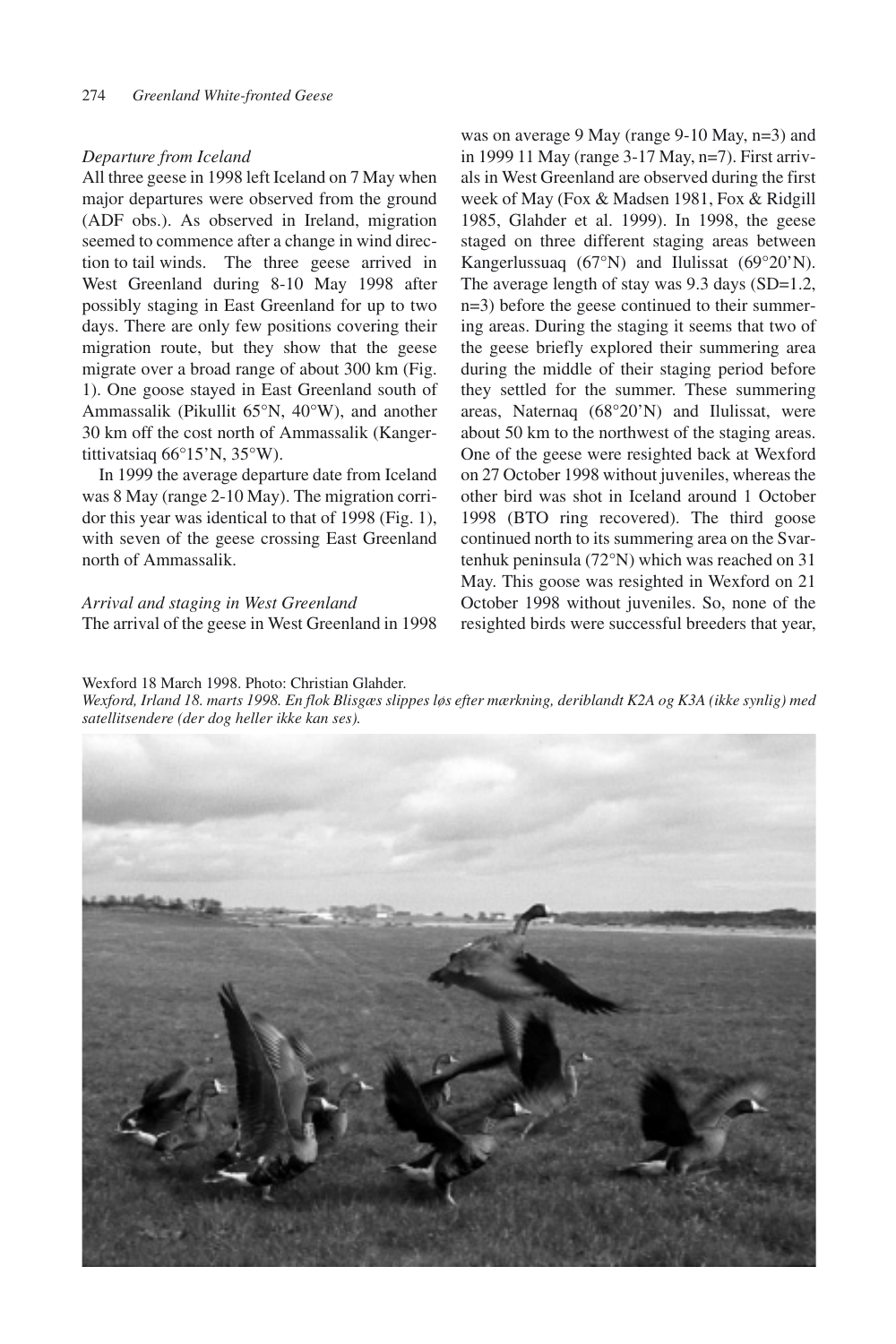a year with below average breeding success (10.8% juveniles from 1998 in Wexford (D. Norriss pers. comm. 1999) compared to a Wexford average of  $17.7\% \pm 1.9\%$  s.e., 1982-1993 (Fox et al. 1999)).

In 1999 the seven geese that arrived in West Greenland staged on seven different staging areas between the Kangerlussuaq Fjord (66°30'N) and northern Disko Bugt (69°50'N). The geese seemed to move to their summering areas during 28-30 May, indicating an average length of stay in 1999 of about 16 days (range 13-21 days, n=5).

#### *Summering in West Greenland*

All three geese in 1998 remained within a very restricted area during the period from May to September. On average the geese staged for 115.3 days (SD=8.0, n=3). Autumn migration started around mid September with the last transmissions received from the summering areas between 11-20 September. The goose summering at Svartenhuk moved southward between 15-21 September, with the last position received c. 100 km east of Ilulissat ice fjord (Fig. 1). We lack data from the autumn migration flight from West Greenland to Iceland, probably because the power levels of the batteries were too low to sustain up-links in the low temperatures experienced during the ice-cap crossing.

#### *Autumn staging in Iceland*

The goose summering in the Naternaq area arrived at M´yrar in Iceland on 22 September 1998; this was the same area which the goose used during spring. The last up-link was on 28 September and the goose was shot around 1 October (Fig. 1). This was the last position received from any of the transmitters.

#### *Resightings in Ireland*

Four of the six geese attached with a satellite transmitter in 1998 were resighted in Ireland during October the same year. None of them showed any trace of the transmitter or harness. Also, the goose shot in Iceland around 1 October had no transmitter or harness attached (A. Sigfusson, pers. comm. 1999).

## **Final remarks**

Satellite telemetry is a very effective tool for tracking birds during migration, timing the migration, and identifying staging areas. In the present study we already have obtained considerable information on movement patterns of individual Greenland White-fronted Geese during the period from March to October, and it is hoped the eight geese fitted with transmitters in 1999 will continue to yield high-quality positions during the summer and autumn. Such information comes at a considerable cost, however, especially during the period when the hardware still remains in the technical development stage. In our study it has proved expensive to obtain an adequate sample of marked birds, owing to technical problems and because vigorous preening by the geese apparently damaged several fitted transmitters. Furthermore, there are indications that positions are not as accurate as claimed by Argos. Field observations of tagged geese in Iceland appears to support this supposition, although further analysis is needed. Such inaccuracy does not negate the enormous value of the technique, but the limitations must be borne in mind when planning future projects. Another consideration is that transmitter and harness (c. 1.3% of the average body weight in the present case) might affect the behaviour and migration patterns of the birds. However, the only negative effect apparent from our 1996 pilot project and our field observations at Wexford and in Iceland was an excessive preening during the first few days after transmitter attachment, and the timing of migration of transmitter-fitted geese did not differ from that of the general population. We therefore believe that if our satellite packages have any influence on the migration of the geese, the effect is of minor importance only.

#### **Acknowledgments**

We wish to thank the Commission for Scientific Research in Greenland, the National Environmental Research Institute (NERI) and Dúchas/The Heritage Service, National Parks and Wildlife, Ireland, who funded the project during all the years, NERI and Dúchas for approval and support, Paddy O'Sullivan and Chris Wilson for valuable help with cannon-netting the geese, Alice Walsh for accommodation, Poul Howey, Microwave Telemetry Inc., for supplying us with transmitters in due time and for the 1998 replacement transmitters, Bent Jørgensen, Danish Meteorological Institute, for the North Atlantic Ocean weather data, Greenland Institute of Natural Resources for use of their Telonics Up-link Receiver, User-service Argos CLS, France, for being helpful with our data needs, and Mario Aquarone, NERI, for transforming the data to MapInfo via the Satpack program.